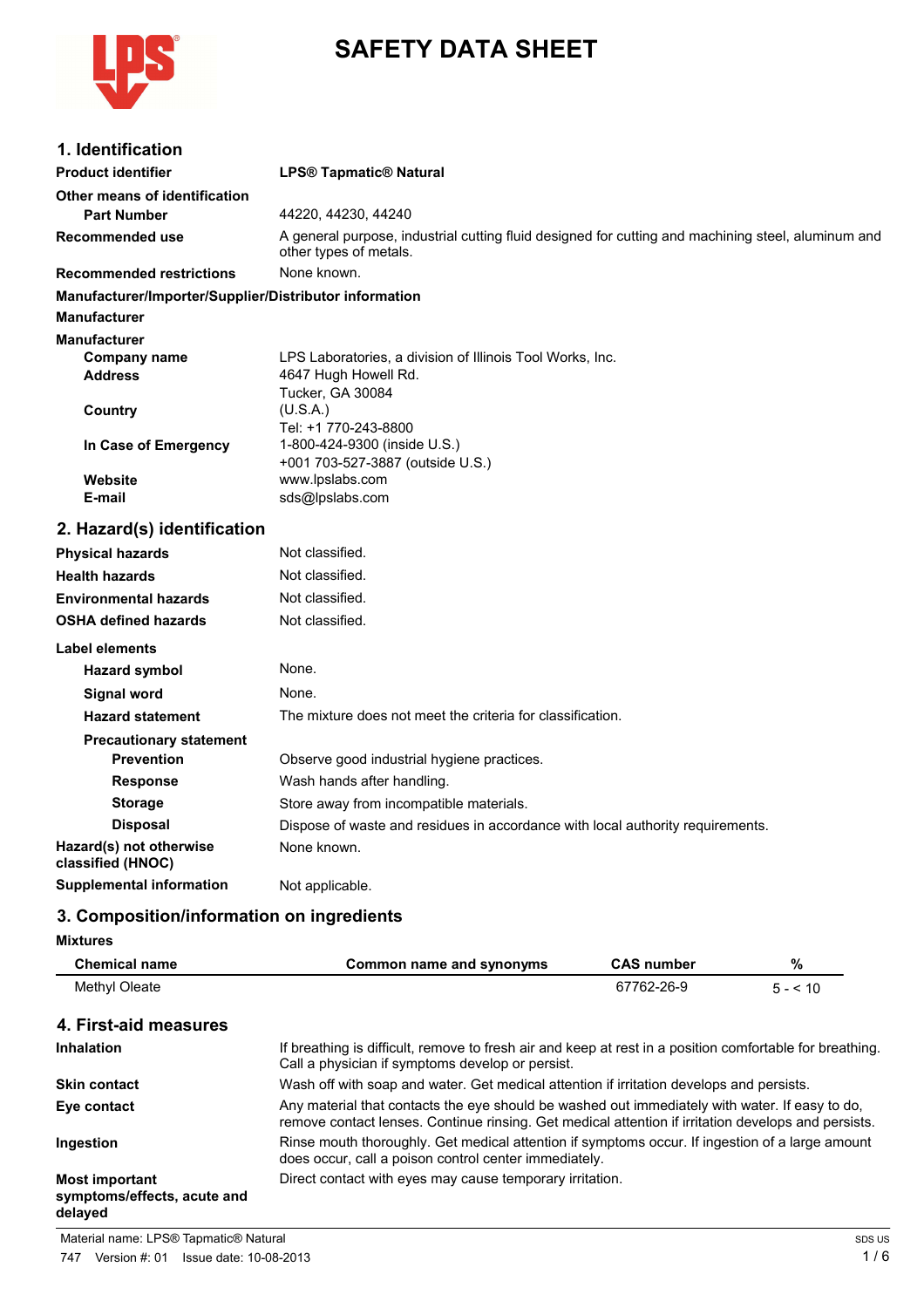| Indication of immediate<br>medical attention and special<br>treatment needed | Provide general supportive measures and treat symptomatically.                                                                                                                                                                                                                 |
|------------------------------------------------------------------------------|--------------------------------------------------------------------------------------------------------------------------------------------------------------------------------------------------------------------------------------------------------------------------------|
| <b>General information</b>                                                   | Call a POISON CENTER or doctor/physician if you feel unwell.                                                                                                                                                                                                                   |
| 5. Fire-fighting measures                                                    |                                                                                                                                                                                                                                                                                |
| Suitable extinguishing media                                                 | Water fog. Foam. Dry chemical powder. Carbon dioxide (CO2).                                                                                                                                                                                                                    |
| Unsuitable extinguishing<br>media                                            | Do not use water jet as an extinguisher, as this will spread the fire.                                                                                                                                                                                                         |
| Specific hazards arising from<br>the chemical                                | No unusual fire or explosion hazards noted.                                                                                                                                                                                                                                    |
| Special protective equipment<br>and precautions for firefighters             | Firefighters must use standard protective equipment including flame retardant coat, helmet with<br>face shield, gloves, rubber boots, and in enclosed spaces, SCBA.                                                                                                            |
| <b>Fire-fighting</b><br>equipment/instructions                               | In case of fire and/or explosion do not breathe fumes. Cool containers exposed to heat with water<br>spray and remove container, if no risk is involved.                                                                                                                       |
| <b>Specific methods</b>                                                      | Move containers from fire area if you can do so without risk.                                                                                                                                                                                                                  |
| <b>General fire hazards</b>                                                  | No unusual fire or explosion hazards noted.                                                                                                                                                                                                                                    |
| 6. Accidental release measures                                               |                                                                                                                                                                                                                                                                                |
| Personal precautions,<br>protective equipment and<br>emergency procedures    | Keep unnecessary personnel away. Keep people away from and upwind of spill/leak. Keep out of<br>low areas. Do not touch damaged containers or spilled material unless wearing appropriate<br>protective clothing. Use personal protection recommended in Section 8 of the SDS. |

**Methods and materials for containment and cleaning up** Large Spills: Stop the flow of material, if this is without risk. Dike the spilled material, where this is possible. Absorb in vermiculite, dry sand or earth and place into containers. Prevent entry into

waterways, sewer, basements or confined areas. Following product recovery, flush area with water .

Small Spills: Wipe up with absorbent material (e.g. cloth, fleece). Clean surface thoroughly to remove residual contamination.

Never return spills to original containers for re-use. For waste disposal, see section 13 of the SDS. **Environmental precautions** Avoid discharge into drains, water courses or onto the ground.

### **7. Handling and storage**

**Precautions for safe handling** Avoid contact with eyes. Do not get this material in contact with skin. Avoid prolonged exposure. **Conditions for safe storage, including any incompatibilities** Store in original tightly closed container. Store away from incompatible materials (see Section 10 of the SDS).

### **8. Exposure controls/personal protection**

| <b>Occupational exposure limits</b>      | No exposure limits noted for ingredient(s).                                                                                                                                                                                                                                                                                                                                                            |
|------------------------------------------|--------------------------------------------------------------------------------------------------------------------------------------------------------------------------------------------------------------------------------------------------------------------------------------------------------------------------------------------------------------------------------------------------------|
| <b>Biological limit values</b>           | No biological exposure limits noted for the ingredient(s).                                                                                                                                                                                                                                                                                                                                             |
| Appropriate engineering<br>controls      | Good general ventilation (typically 10 air changes per hour) should be used. Ventilation rates<br>should be matched to conditions. If applicable, use process enclosures, local exhaust ventilation,<br>or other engineering controls to maintain airborne levels below recommended exposure limits. If<br>exposure limits have not been established, maintain airborne levels to an acceptable level. |
|                                          | Individual protection measures, such as personal protective equipment                                                                                                                                                                                                                                                                                                                                  |
| Eye/face protection                      | Avoid contact with eyes. Wear safety glasses with side shields (or goggles). Eye wash fountain is<br>recommended.                                                                                                                                                                                                                                                                                      |
| <b>Skin protection</b>                   |                                                                                                                                                                                                                                                                                                                                                                                                        |
| <b>Hand protection</b>                   | For prolonged or repeated skin contact use suitable protective gloves. Chemical resistant gloves<br>are recommended.                                                                                                                                                                                                                                                                                   |
| Other                                    | Avoid contact with the skin. Wear suitable protective clothing and gloves. Chemical resistant<br>gloves.                                                                                                                                                                                                                                                                                               |
| <b>Respiratory protection</b>            | Do not breathe dust/fume/gas/mist/vapors/spray. In case of insufficient ventilation, wear suitable<br>respiratory equipment.                                                                                                                                                                                                                                                                           |
| <b>Thermal hazards</b>                   | None known.                                                                                                                                                                                                                                                                                                                                                                                            |
| <b>General hygiene</b><br>considerations | Always observe good personal hygiene measures, such as washing after handling the material<br>and before eating, drinking, and/or smoking. Routinely wash work clothing and protective<br>equipment to remove contaminants.                                                                                                                                                                            |

### **9. Physical and chemical properties**

| Appearance            | Liquid. |
|-----------------------|---------|
| <b>Physical state</b> | Liguid. |
| Form                  | Liguid. |
| Color                 | Green   |
|                       |         |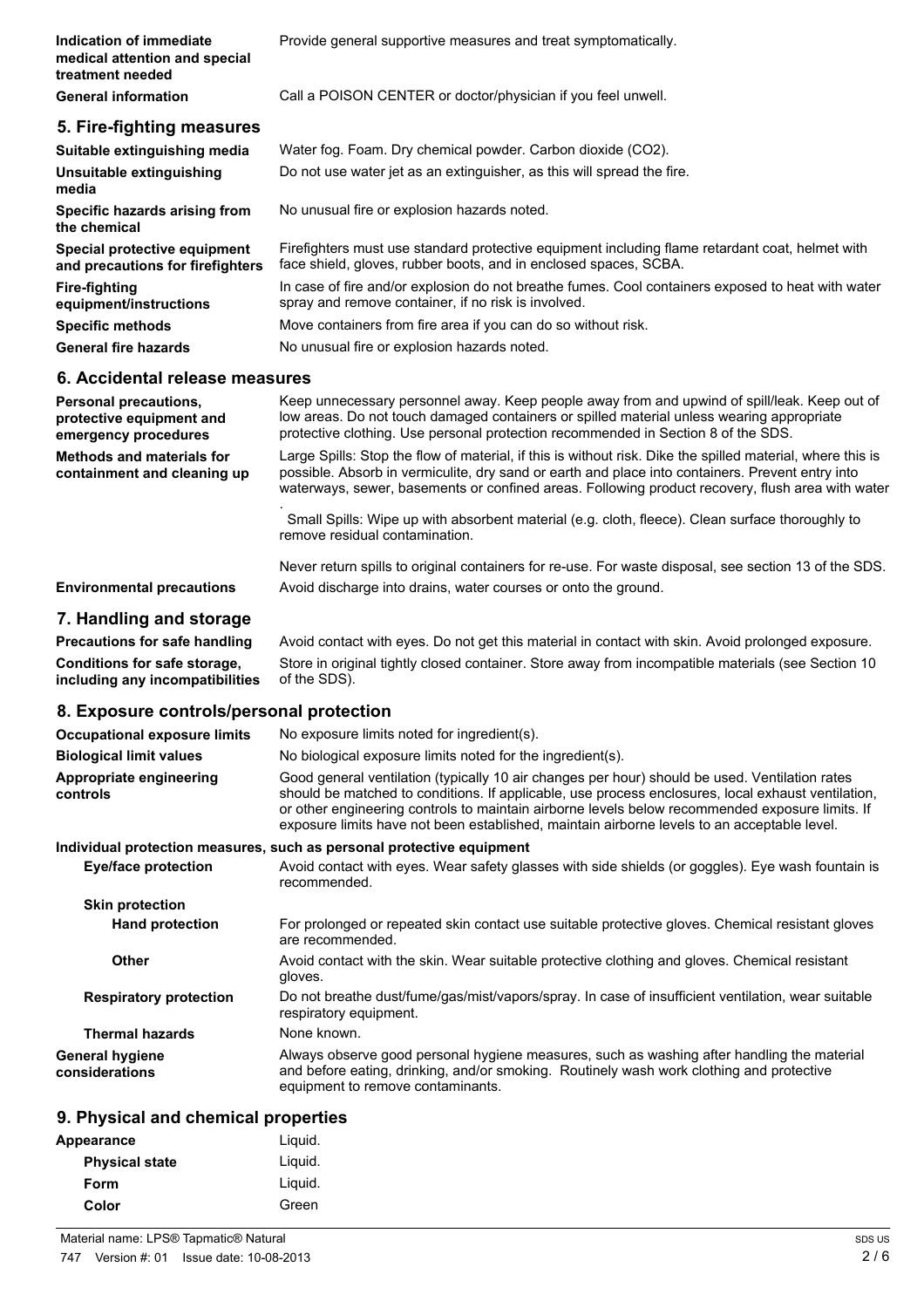| Odor                                              | Spice                                                     |
|---------------------------------------------------|-----------------------------------------------------------|
| <b>Odor threshold</b>                             | Not established                                           |
| рH                                                | Not applicable                                            |
| Melting point/freezing point                      | Not established                                           |
| Initial boiling point and boiling<br>range        | Not established                                           |
| <b>Flash point</b>                                | 348.8 °F (176.0 °C) Tag Closed Cup                        |
| <b>Evaporation rate</b>                           | None                                                      |
| Flammability (solid, gas)                         | Not available.                                            |
| Upper/lower flammability or explosive limits      |                                                           |
| <b>Flammability limit - lower</b><br>(%)          | Not established                                           |
| <b>Flammability limit - upper</b><br>(%)          | Not established                                           |
| Explosive limit - lower (%)                       | Not available.                                            |
| Explosive limit - upper (%)                       | Not available.                                            |
| Vapor pressure                                    | Not established                                           |
| <b>Vapor density</b>                              | Not established                                           |
| <b>Relative density</b>                           | Not available.                                            |
| Solubility(ies)                                   |                                                           |
| <b>Solubility (water)</b>                         | Not soluble in cold water                                 |
| <b>Partition coefficient</b><br>(n-octanol/water) | >1                                                        |
| <b>Auto-ignition temperature</b>                  | Not established                                           |
| <b>Decomposition temperature</b>                  | Not established                                           |
| <b>Viscosity</b>                                  | Not established                                           |
| <b>Other information</b>                          |                                                           |
| <b>Heat of combustion</b>                         | Not established                                           |
| <b>Percent volatile</b>                           | $0\%$                                                     |
| <b>Specific gravity</b>                           | $0.88 - 0.89$ @ 20°C                                      |
| VOC (Weight %)                                    | 0 % per US State and Federal Consumer Product Regulations |

### **10. Stability and reactivity**

| <b>Reactivity</b>                            | The product is stable and non-reactive under normal conditions of use, storage and transport. |
|----------------------------------------------|-----------------------------------------------------------------------------------------------|
| <b>Chemical stability</b>                    | Material is stable under normal conditions.                                                   |
| <b>Possibility of hazardous</b><br>reactions | Hazardous polymerization does not occur.                                                      |
| <b>Conditions to avoid</b>                   | This product may react with oxidizing agents. Avoid high temperatures.                        |
| Incompatible materials                       | Strong oxidizing agents.                                                                      |
| <b>Hazardous decomposition</b><br>products   | Carbon oxides.                                                                                |

# **11. Toxicological information**

### **Information on likely routes of exposure**

| Ingestion                                                                          | May cause discomfort if swallowed.                                                              |
|------------------------------------------------------------------------------------|-------------------------------------------------------------------------------------------------|
| <b>Inhalation</b>                                                                  | May cause irritation to the respiratory system.                                                 |
| <b>Skin contact</b>                                                                | Frequent or prolonged contact may defat and dry the skin, leading to discomfort and dermatitis. |
| Eye contact                                                                        | May be irritating to eyes.                                                                      |
| Symptoms related to the<br>physical, chemical and<br>toxicological characteristics | Direct contact with eyes may cause temporary irritation.                                        |
| Information on toxicological effects                                               |                                                                                                 |

Acute toxicity **Based on available data, the classification criteria are not met.**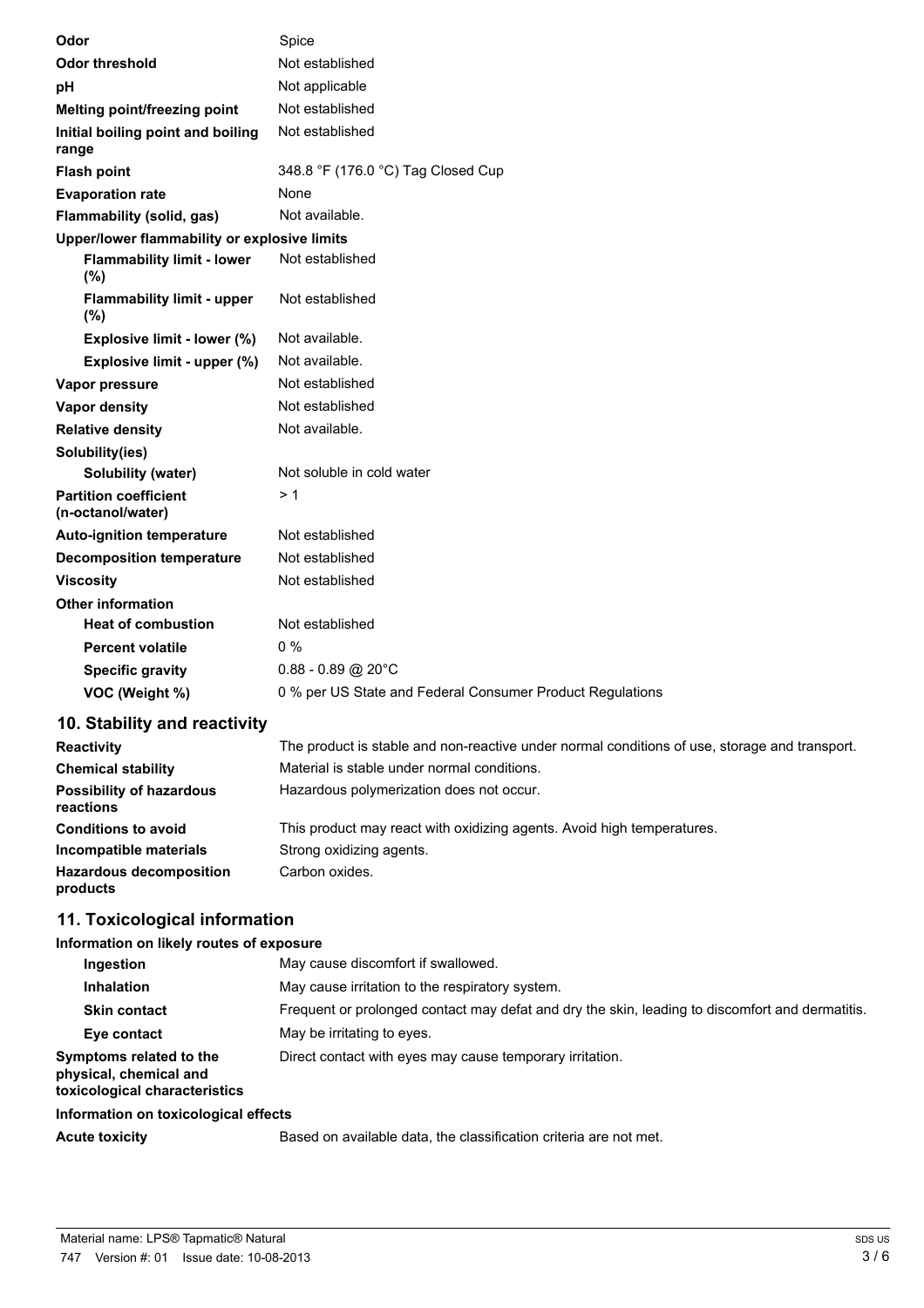| <b>Components</b>                                                           | <b>Species</b>                                                               | <b>Test Results</b>                                                                                                                                                                                  |
|-----------------------------------------------------------------------------|------------------------------------------------------------------------------|------------------------------------------------------------------------------------------------------------------------------------------------------------------------------------------------------|
| Methyl Oleate (CAS 67762-26-9)                                              |                                                                              |                                                                                                                                                                                                      |
| <b>Acute</b>                                                                |                                                                              |                                                                                                                                                                                                      |
| Dermal                                                                      |                                                                              |                                                                                                                                                                                                      |
| LD50                                                                        | Rabbit                                                                       | > 2000 mg/kg                                                                                                                                                                                         |
| Oral                                                                        |                                                                              |                                                                                                                                                                                                      |
| LD <sub>50</sub>                                                            | Rat                                                                          | > 5000 mg/kg                                                                                                                                                                                         |
|                                                                             | * Estimates for product may be based on additional component data not shown. |                                                                                                                                                                                                      |
| <b>Skin corrosion/irritation</b>                                            |                                                                              | Based on available data, the classification criteria are not met.                                                                                                                                    |
| Serious eye damage/eye                                                      |                                                                              | Based on available data, the classification criteria are not met.                                                                                                                                    |
| irritation                                                                  |                                                                              |                                                                                                                                                                                                      |
| Respiratory or skin sensitization                                           |                                                                              |                                                                                                                                                                                                      |
| <b>Respiratory sensitization</b>                                            |                                                                              | Based on available data, the classification criteria are not met.                                                                                                                                    |
| <b>Skin sensitization</b>                                                   |                                                                              | Based on available data, the classification criteria are not met.                                                                                                                                    |
| Germ cell mutagenicity                                                      | mutagenic or genotoxic.                                                      | No data available to indicate product or any components present at greater than 0.1% are                                                                                                             |
| Carcinogenicity                                                             |                                                                              | Based on available data, the classification criteria are not met.                                                                                                                                    |
| <b>Reproductive toxicity</b>                                                |                                                                              | Based on available data, the classification criteria are not met.                                                                                                                                    |
| Specific target organ toxicity -<br>single exposure                         |                                                                              | Based on available data, the classification criteria are not met.                                                                                                                                    |
| Specific target organ toxicity -<br>repeated exposure                       |                                                                              | Based on available data, the classification criteria are not met.                                                                                                                                    |
| <b>Aspiration hazard</b>                                                    |                                                                              | Based on available data, the classification criteria are not met.                                                                                                                                    |
| <b>Chronic effects</b>                                                      |                                                                              | Prolonged or repeated contact may cause drying, cracking, or irritation.                                                                                                                             |
| <b>Further information</b>                                                  | This product has no known adverse effect on human health.                    |                                                                                                                                                                                                      |
| 12. Ecological information                                                  |                                                                              |                                                                                                                                                                                                      |
| <b>Ecotoxicity</b>                                                          | Not expected to be harmful to aquatic organisms.                             |                                                                                                                                                                                                      |
| Persistence and degradability                                               | Expected to biodegrade.                                                      |                                                                                                                                                                                                      |
| <b>Bioaccumulative potential</b>                                            | Not available.                                                               |                                                                                                                                                                                                      |
| Partition coefficient n-octanol / water (log Kow)<br>LPS® Tapmatic® Natural |                                                                              | > 1                                                                                                                                                                                                  |
| <b>Mobility in soil</b>                                                     | Readily absorbed into soil.                                                  |                                                                                                                                                                                                      |
| Other adverse effects                                                       |                                                                              | No other adverse environmental effects (e.g. ozone depletion, photochemical ozone creation<br>potential, endocrine disruption, global warming potential) are expected from this component.           |
| 13. Disposal considerations                                                 |                                                                              |                                                                                                                                                                                                      |
| <b>Disposal instructions</b>                                                |                                                                              | Collect and reclaim or dispose in sealed containers at licensed waste disposal site.                                                                                                                 |
| <b>Local disposal regulations</b>                                           | Dispose in accordance with all applicable regulations.                       |                                                                                                                                                                                                      |
| Hazardous waste code                                                        | disposal company.                                                            | The waste code should be assigned in discussion between the user, the producer and the waste                                                                                                         |
| Waste from residues / unused<br>products                                    | Disposal instructions).                                                      | Dispose of in accordance with local regulations. Empty containers or liners may retain some<br>product residues. This material and its container must be disposed of in a safe manner (see:          |
| <b>Contaminated packaging</b>                                               | emptied.                                                                     | Empty containers should be taken to an approved waste handling site for recycling or disposal.<br>Since emptied containers may retain product residue, follow label warnings even after container is |
| 14. Transport information                                                   |                                                                              |                                                                                                                                                                                                      |

### **DOT**

Not regulated as dangerous goods.

### **IATA**

Not regulated as dangerous goods.

### **IMDG**

Not regulated as dangerous goods.

**Transport in bulk according to** Not available. **Annex II of MARPOL 73/78 and the IBC Code**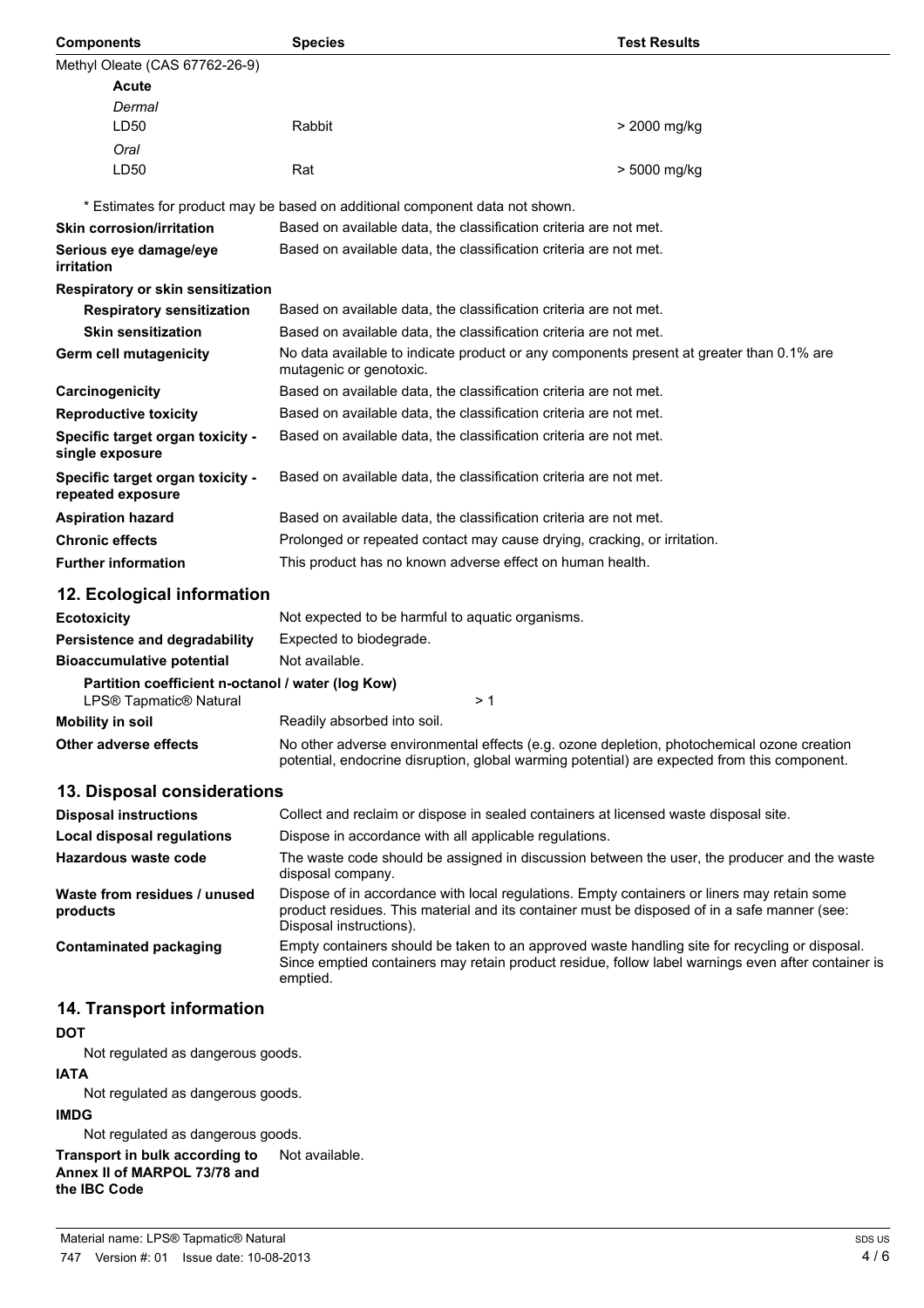### **15. Regulatory information**

### **US federal regulations**

| us iederai regulations                                                  |                                                                                                                    |                        |
|-------------------------------------------------------------------------|--------------------------------------------------------------------------------------------------------------------|------------------------|
|                                                                         | TSCA Section 12(b) Export Notification (40 CFR 707, Subpt. D)                                                      |                        |
| Not regulated.<br><b>CERCLA Hazardous Substance List (40 CFR 302.4)</b> |                                                                                                                    |                        |
| Not listed.                                                             |                                                                                                                    |                        |
|                                                                         | US. OSHA Specifically Regulated Substances (29 CFR 1910.1001-1050)                                                 |                        |
| Not listed.                                                             |                                                                                                                    |                        |
| <b>SARA 304 Emergency release notification</b>                          |                                                                                                                    |                        |
| Not regulated.                                                          |                                                                                                                    |                        |
|                                                                         | Superfund Amendments and Reauthorization Act of 1986 (SARA)                                                        |                        |
| <b>Hazard categories</b>                                                | Immediate Hazard - No<br>Delayed Hazard - No<br>Fire Hazard - No<br>Pressure Hazard - No<br>Reactivity Hazard - No |                        |
| <b>SARA 302 Extremely</b><br>hazardous substance                        | No                                                                                                                 |                        |
| SARA 311/312 Hazardous<br>chemical                                      | No                                                                                                                 |                        |
| SARA 313 (TRI reporting)<br>Not regulated.                              |                                                                                                                    |                        |
| Other federal regulations                                               |                                                                                                                    |                        |
|                                                                         | Clean Air Act (CAA) Section 112 Hazardous Air Pollutants (HAPs) List                                               |                        |
| Not regulated.                                                          |                                                                                                                    |                        |
| Not regulated.                                                          | Clean Air Act (CAA) Section 112(r) Accidental Release Prevention (40 CFR 68.130)                                   |                        |
| <b>Safe Drinking Water Act</b><br>(SDWA)                                | Not regulated.                                                                                                     |                        |
| US state regulations                                                    |                                                                                                                    |                        |
| US. Massachusetts RTK - Substance List                                  |                                                                                                                    |                        |
| Not regulated.                                                          | US. New Jersey Worker and Community Right-to-Know Act                                                              |                        |
| Not regulated.<br>US. Pennsylvania RTK - Hazardous Substances           |                                                                                                                    |                        |
| Not regulated.<br>US. Rhode Island RTK                                  |                                                                                                                    |                        |
| Not regulated.                                                          |                                                                                                                    |                        |
| US. California Proposition 65<br>Not Listed.                            |                                                                                                                    |                        |
| <b>International Inventories</b>                                        |                                                                                                                    |                        |
| Country(s) or region                                                    | Inventory name                                                                                                     | On inventory (yes/no)* |
| Australia                                                               | Australian Inventory of Chemical Substances (AICS)                                                                 | No                     |
| Canada                                                                  | Domestic Substances List (DSL)                                                                                     | No                     |
| Canada                                                                  | Non-Domestic Substances List (NDSL)                                                                                | Yes                    |
| China                                                                   | Inventory of Existing Chemical Substances in China (IECSC)                                                         | <b>No</b>              |
| Europe                                                                  | European Inventory of Existing Commercial Chemical<br>Substances (EINECS)                                          | No                     |
| Europe                                                                  | European List of Notified Chemical Substances (ELINCS)                                                             | No                     |
| Japan                                                                   | Inventory of Existing and New Chemical Substances (ENCS)                                                           | No                     |
| Korea                                                                   | Existing Chemicals List (ECL)                                                                                      | Yes                    |
| New Zealand                                                             | New Zealand Inventory                                                                                              | No                     |

United States & Puerto Rico Toxic Substances Control Act (TSCA) Inventory The Matter States & Puerto Rico

(PICCS)

\*A "Yes" indicates that all components of this product comply with the inventory requirements administered by the governing country(s) A "No" indicates that one or more components of the product are not listed or exempt from listing on the inventory administered by the governing country(s).

Philippines **Philippine Inventory of Chemicals and Chemical Substances** No **No**